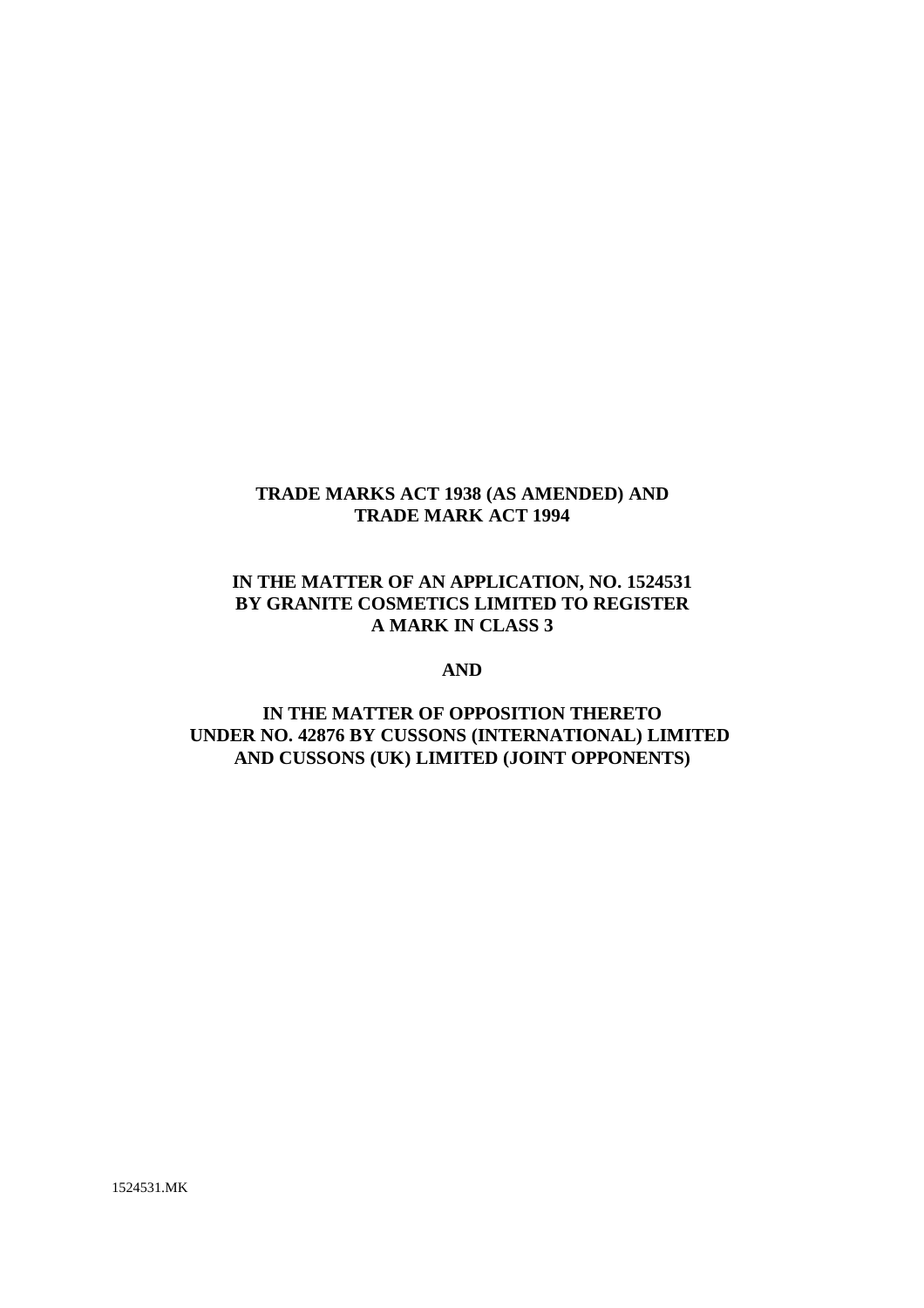### 5 **TRADE MARKS ACT 1938 (AS AMENDED) AND TRADE MARK ACT 1994**

#### **IN THE MATTER OF AN APPLICATION, NO. 1524531 BY GRANITE COSMETICS LIMITED TO REGISTER** 10 **A MARK IN CLASS 3**

## **AND**

### **IN THE MATTER OF OPPOSITION THERETO** 15 **UNDER NO. 42876 BY CUSSONS (INTERNATIONAL) LIMITED AND CUSSONS (UK) LIMITED (JOINT OPPONENTS)**

#### 20 **DECISION**

On 21 January 1993, Granite Cosmetics Limited of Kensington, London applied under Section 17(1) of the Trade Marks Act 1938 (the old Act) to register the mark GRANITE with device in Class 3 in respect of "mens toiletries; all included in Class 3". The application is numbered

25 B1524531.

On 26 July 1995, Cussons (International) Ltd and Cussons (UK) Ltd, both of Manchester, (Joint Opponents) filed notice of opposition to this application. The grounds of opposition are, in summary:

- 30
- (i) under Section  $12(1)$  by reason of the opponents registration of the mark GRAPHITE, which is registered in respect of the same or similar goods,
- (ii) under Section 11, by reason of the opponents use of the trade mark 35 GRAPHITE,
	- (iii) under Section 17, by reason that the applicant is not the true proprietor of the trade mark GRANITE. Further that the applicant does not use, or propose to use, the mark forming the subject of the application.

#### 40

The opponents also claim that since the applicants can have no valid proprietary rights in the mark, the mark cannot be distinctive of the applicants goods. They ask the Registrar to refuse the application and award costs in their favour.

45 The applicants filed a Counterstatement denying these grounds; they ask the Registrar to dismiss the opposition and award costs in their favour.

Only the opponents filed evidence in support of their opposition.

50 By the time this matter came to be heard, the old Act had been repealed in accordance with Section 106(2) and Schedule 5 of the Trade Marks Act 1994. These proceedings having

1524531.MK 2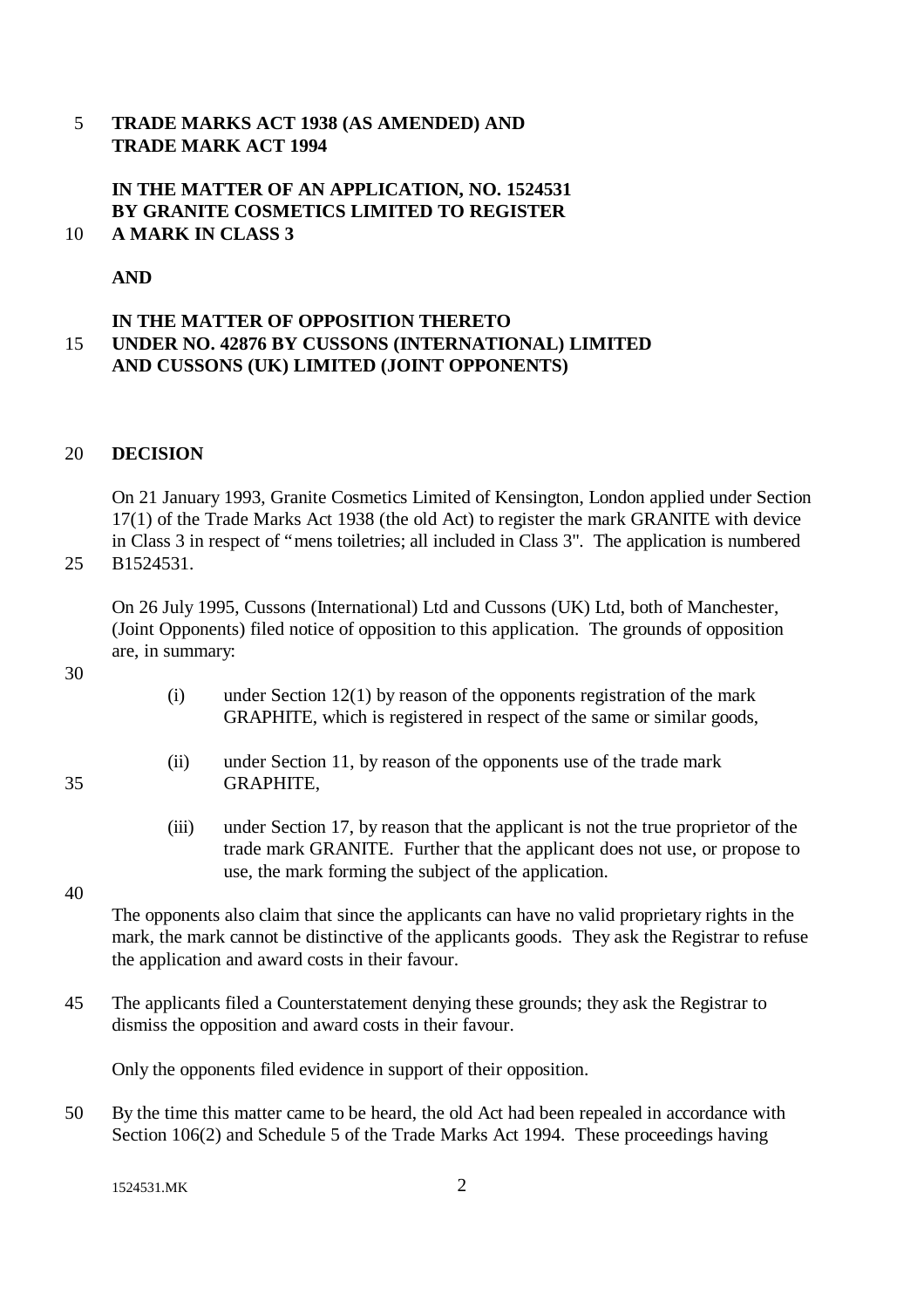- 5 begun under the provisions of the Trade Marks Act 1938 however, they must continue to be dealt with under that Act in accordance with the transitional provisions set out at Schedule 3 of the 1994 Act. Accordingly, all references in this decision are references to the provisions of the old law, unless otherwise indicated.
- 10 The opponents filed a Statutory Declaration by Alaric Paul McDermott dated 18 June 1996 and a supporting Statutory Declaration by Nichola Amsel dated 10 June 1996. I turn first to consider Mr McDermott's evidence.

Mr McDermott states that he is the Company Secretary of Cussons (International) Ltd, and 15 that he has worked for the company for six years and in the toiletries industry for fifteen years. Mr Mc Dermott states that Cussons (International) Ltd is a subsidiary of Paterson Zochonis PLC and has a sister company Cussons (UK) Ltd of which he is also Company Secretary. Cussons (International) Ltd has responsibility for sales of the GRAPHITE range of toiletry products overseas, whereas Cussons (UK) Ltd is responsible for all marketing and sales in the

20 United Kingdom.

Mr Mc Dermott goes on to state that the trade mark GRAPHITE was first adopted by Cussons (UK) Ltd in the United Kingdom in April 1991 for a range of mens toiletries and that it has been in constant use ever since for toiletries. He states that the trade mark GRAPHITE

25 is the subject of United Kingdom registration No. 1435436 and he exhibits samples of invoices which show sales of mens toiletries under the GRAPHITE trade mark. Also provided are samples of the packaging used in respect of the goods sold under the trade mark.

Mr McDermott states that he is advised by Ms Caroline Bonella who is employed by Trade 30 Mark Owners Association Ltd, their trade mark agents, that the benefit of Application No. 1524531 has been assigned from the original applicant, Jason Saba, to Granite Cosmetics Ltd.

Mr McDermott goes on to state that he instructed investigations into use of the trade mark GRANITE, whether by Mr Saba or Granite Cosmetics Ltd. The report of the investigator is 35 the subject of separate evidence by Ms Nichola Amsel. Mr McDermott further states that in his view there is potential for confusion between the respective trade marks given the similarity of the words and having a similarity of meaning in terms of strength, durability and the like.

- 40 I next turn to the Statutory Declaration by Nichola Amsel, who states that she is a partner in the firm Amsel and Co of Albert Square in Manchester. She and her firm have been retained by Cussons (International) Ltd in connection with the matter of these opposition proceedings. Ms Amsel states that, in May 1995, she was instructed to ascertain whether the trade mark GRANITE was currently in use in the United Kingdom on a range of toiletries. She was
- 45 advised that an individual, Jason Saba, had applied to register this trade mark within the United Kingdom in respect of such goods. She was further advised that a company called Granite Cosmetics Ltd was apparently selling toiletries under the trade mark GRANITE outside the United Kingdom, and was asked to see whether or not there was a connection between the two. She was also advised that there was an entity known only as GNS which
- 50 may have been a trading style or an abbreviated form of a limited company.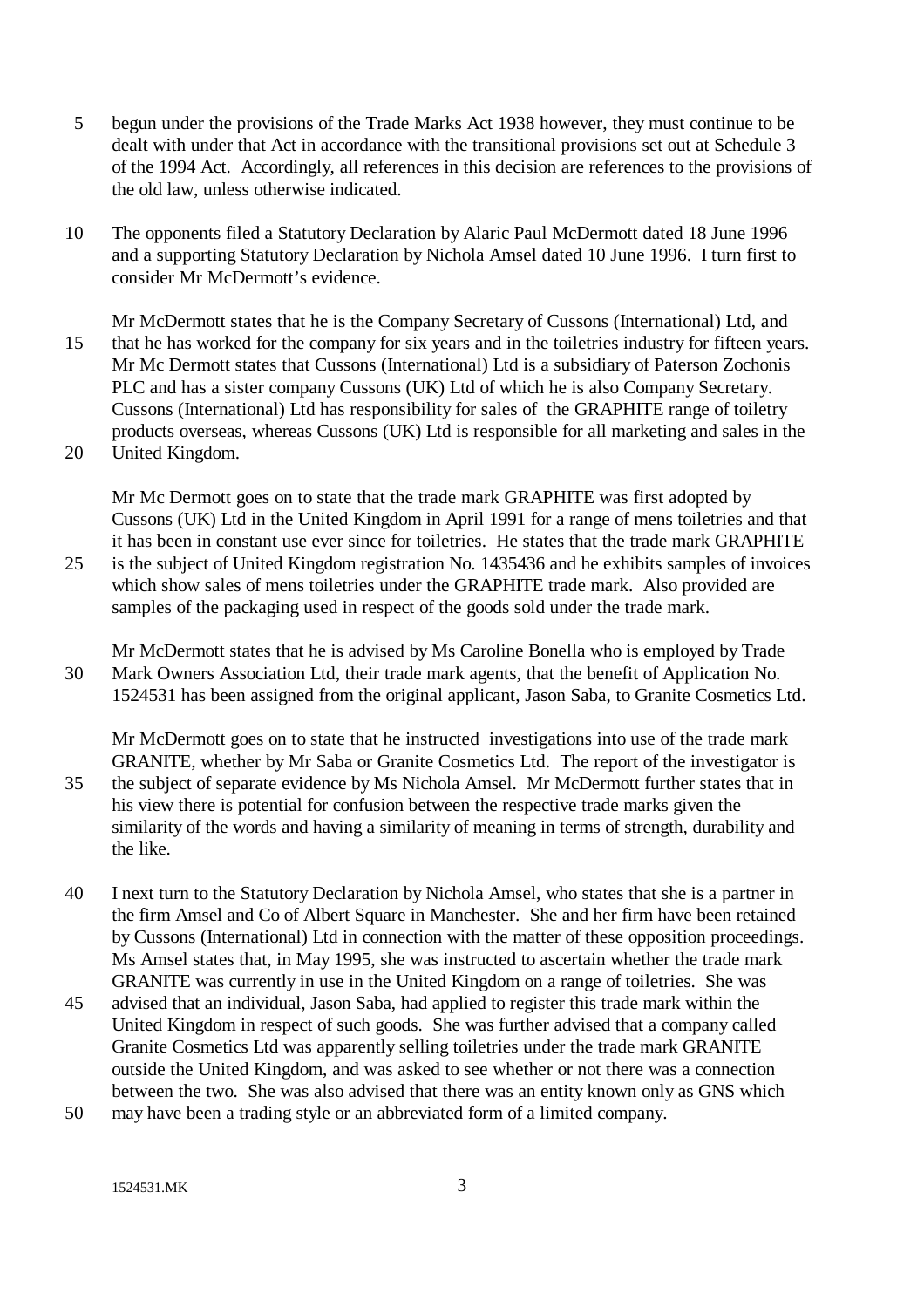5 At the time of her enquiries, June 1995, Ms Amsel states that no accounts had been filed for Granite Cosmetics Ltd, and that little information was available through Companies House. She did however ascertain that there had been a company, GGNS Ltd, which had been dissolved but of which Jason Saba had been a Director. The company was dissolved on 6 July 1993 and does not appear to have traded prior to that date.

10

During her research, Ms Amsel also states that she consulted various price lists and directories in respect of the toiletries industry. To conclude, her investigations failed to find any manufacturing facility used by Granite Cosmetics Ltd within the United Kingdom or to find any evidence of sales within the United Kingdom under the trade mark GRANITE.

15

Finally Ms Amsel states that in separate but related proceedings between the parties involving Revocation action No. 8503, against Registration No. 1166439 GRANIT, she was instructed to make further enquiries, the results of which are sworn in a Statutory Declaration dated 28 March 1996, a copy of which is exhibited to her Statutory Declaration for these proceedings.

- 20 Insofar as these proceedings are concerned the only relevant information to be gleaned from that exhibit is that Ms Amsel states that a Bankruptcy Order was issued against Mr Jason Saba in 1992 and that such information was discovered during a computer credit search against Mr Saba's former address. Ms Amsel is not clear however whether or not the Bankruptcy Order has been discharged. A copy of the Order appeared in the London Gazette dated 22 July 1992
- 25 and a copy of the relevant page is exhibited. Ms Amsel also exhibits copies of the first abbreviated accounts of Granite Cosmetics Ltd for the period 31 March 1995 (filed in October 1995). She states that no other Directorships are listed under the entry for Ghassan Saba, and that the ultimate parent company of Granite Cosmetics Ltd is stated to be Xpekt S.A. of the Republic of Panama.

30

The matter came to be heard on 16 January 1998. The opponents were represented by Mr John Lewis instructed by their trade mark agents, Trade Mark Owners Association, and the applicants were represented by Mr Robert Onslow of Counsel, instructed by their trade mark agents, W P Thompson & Co.

35

Before making submissions on the substantive issues in these opposition proceedings, Mr Lewis raised a preliminary point concerning the advertisement of the applicants' trade mark. He stated that the trade mark advertised in the Trade Mark Journal Nos. 6072,6081 and 6106 under number B1524531 was not the trade mark applied for and drew to my attention the

- 40 CREOLA trade mark case [1997] RPC 507 in which Mr Justice Laddie held that the representation of the trade mark published must be a very close representation of the trade mark applied for.
- In Mr Lewis' view because the representation of the mark advertised did not include the word 45 GRANITE in the applicants' trade mark it had not been properly advertised and as a consequence he questioned whether these opposition proceedings should be considered null and void. Ms Freeman of W P Thompson & Company through Mr Onslow commented that they had complained to the Trade Mark Registry concerning the quality of the representation of the trade mark published and it was published again three times. Despite this the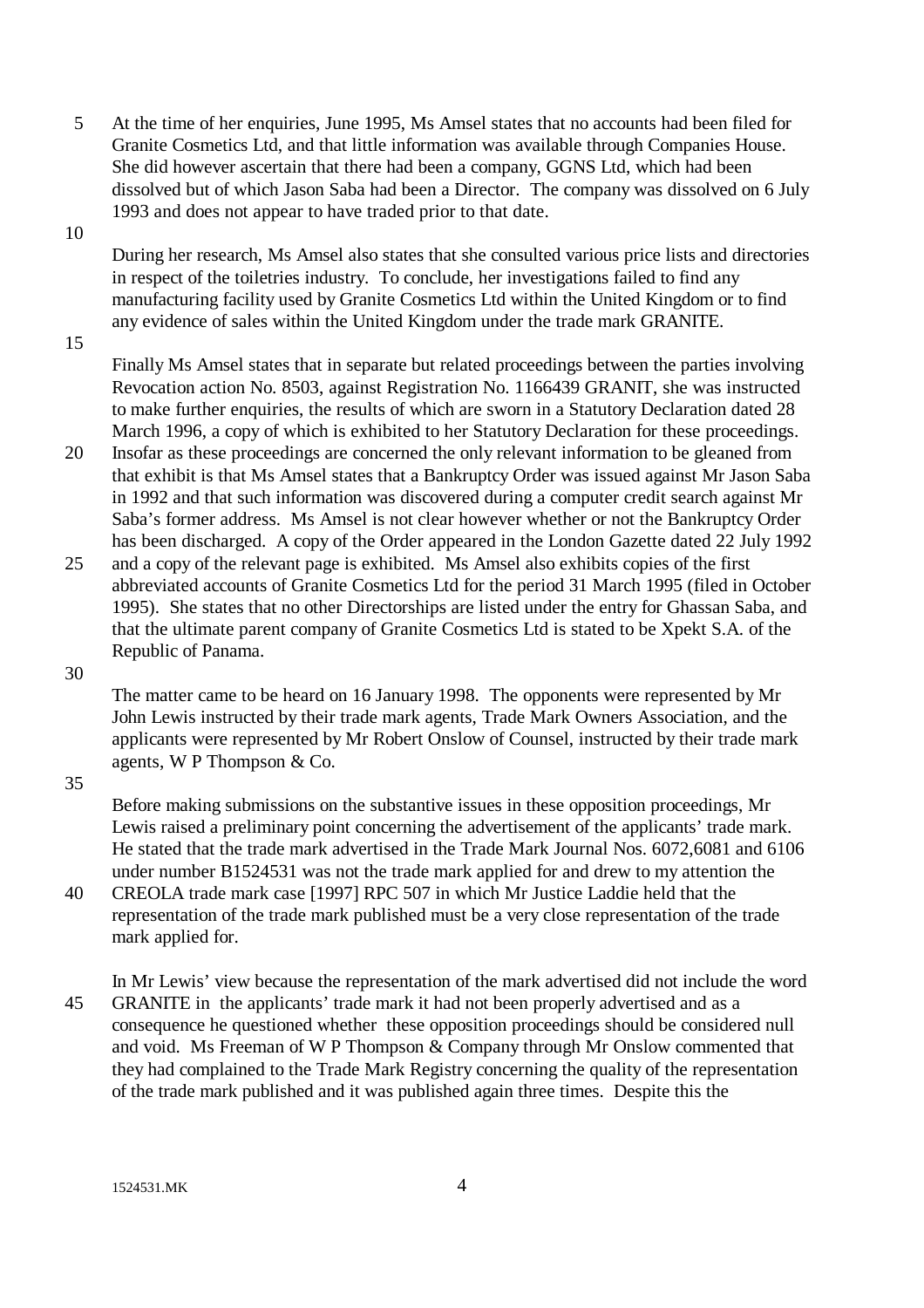5 representation which appeared in the Trade Marks Journal was never clear and despite these various attempts the quality of the image was such that the word GRANITE did not appear in any of the representations advertised.

Mr Onslow acknowledged that the trade mark had not been properly advertised and that re-10 advertisement may well be necessary. However, he urged me not to deem these proceedings abandoned. The opponent had launched the proceedings because they were fully aware of the applicants trade mark and of the correct representation (which includes the word GRANITE) on the TM3. Mr Onslow was also concerned about the possibility of a further opposition by the current opponents in the event of re-publication

15

In reaching my decision I noted that the CREOLA case was one in relation to the Trade Marks Act 1994 so whilst I had to take note of it, it was not binding upon me . In arriving at my decision on the matter, I went back to first principles. The purpose of advertising applications which the Registrar had accepted (or Advertising before Acceptance under the

- 20 provisions of Section 18(1)) is to give anyone who is interested an opportunity to look at and consider the trade mark that is advertised and oppose the application if they take the view that it affects them in some way. It seemed to me that in this case the opponent had not been disadvantaged by the Trade Marks Registry's error. They had been able to oppose the trade mark because they believed that it is confusingly similar to their own. I therefore decided to
- 25 allow these opposition proceedings to continue as far as these two parties are concerned. Whether the trade mark should be re-published to be dependant upon the final outcome of the opposition proceedings.

With all of the written evidence in mind, I now turn to consider the grounds of opposition 30 which are based upon Sections 11, 12(1) and 17 of the Act. Sections 11 and 12(1) state:

- **11.** It shall not be lawful to register as a trade mark or part of a trade mark any matter the use of which would, by reason of its being likely to deceive or cause confusion or otherwise, be disentitled to protection in a court of justice, or 35 would be contrary to law or morality, or any scandalous design.
- **12(1)**. Subject to the provisions of sub-section (2) of this section, no trade mark shall be registered in respect of any goods or description of goods that is identical with a trade mark belonging to a different proprietor and already on the register 40 in respect of the same goods or description of goods, or that so nearly resembles such a trade mark as to be likely to deceive or cause confusion.

The reference in Section 12 (1) to a near resemblance is further elucidated by Section 68(2)(b) of the Act which states that references to a near resemblance of marks are references to a 45 resemblance so near as to be likely to deceive or cause confusion.

The established tests for grounds of opposition based upon Sections 11 and 12 are set down in the Smith-Hayden and Company Limited's application (Volume 1936 63 RPC 101) as adapted by Lord Upjohn in the BALI trade mark case 1969 RPC 496. Adapted to the matter in hand,

50 the relevant tests may be expressed as follows:

1524531.MK 5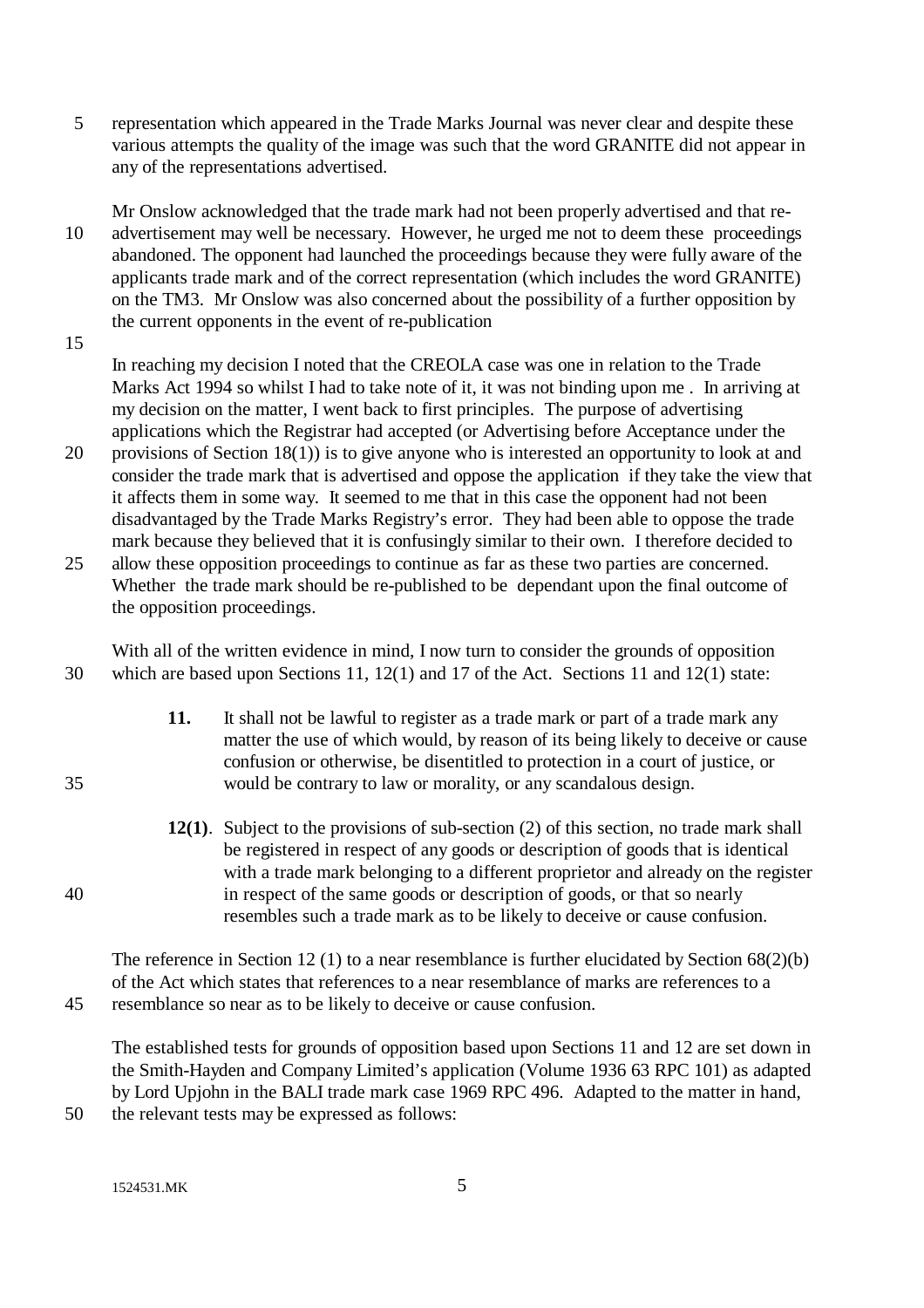| 5 | (a) | (Under Section 11). Having regard to the user of the trade mark GRAPHITE   |
|---|-----|----------------------------------------------------------------------------|
|   |     | is the tribunal satisfied that the mark applied for, GRANITE, if used in a |
|   |     | normal and fair manner in connection with any goods covered by the         |
|   |     | registration proposed will not be reasonably likely to cause deception and |
|   |     | confusion amongst a substantial number of persons?                         |

(b) (Under Section 12). Assuming user by the opponents of their trade mark, GRAPHITE, in a normal and fair manner for any of the goods covered by the registration of this mark, is the tribunal satisfied that there will be no reasonable likelihood of deception among a number of persons if the applicants used their 15 mark, GRANITE, normally and fairly in respect of any goods covered by their proposed registration.

I deal first of all with the grounds of opposition based upon Section 12(1). For the purposes of the above test I must, of course, consider the full range of goods covered by the applicants 20 and the opponents specifications. The applicants specification covers specifically mens toiletries in Class 3, and the specification of the opponents registered mark is as follows:

"Perfumes, essential oils; non-medicated toilet preparations; cosmetic preparations; dentifrices; depilatory preparations; anti-perspirants, deodorants for use on the person; 25 soaps; all included in Class 3".

In my view identical goods are involved. The matter therefore resolves itself into a comparison of the marks themselves. In this respect, I refer to the well known test propounded by Parker J. in PIANOTIST Co's application. The relevant passage reads as 30 follows:

"You must take the two words. You must judge of them both by their look and by their sound. You must consider the goods to which they are to be applied. You must consider the nature and kind of customer who would be likely to buy those goods. In 35 fact, you must consider all the surrounding circumstances; and you must further consider what is likely to happen if each of these trade marks is used in a normal way as a trade mark for the goods of the respective owners of the marks. If, considering all those circumstances, you come to the conclusion that there will be a confusion - that is to say - not necessarily that one will be injured and the other will gain illicit benefit, but 40 that there will be a confusion in the mind of the public, which will lead to confusion in the goods - then you may refuse the registration, or rather you must refuse the registration in that case".

Both sides made submissions at the hearing in relation to the application of the PIANOTIST 45 test. Briefly, Mr Onslow took the view that the two trade marks are significantly different. Both are dictionary words; GRANITE means a hard crystalline rock, so conjuring up a manly and rugged image, whereas GRAPHITE means a soft, black form of carbon used in pencils, lubricants etc. so conjuring up an image of high technology and creativity. He referred me to the ZINC case, Sir Terence Orby Conran v Mean Fiddler Holdings [1997] FSR 856 and drew 50 attention to the fact that zinc and its chemical element "Zn" were found to be confusingly

1524531.MK 6

10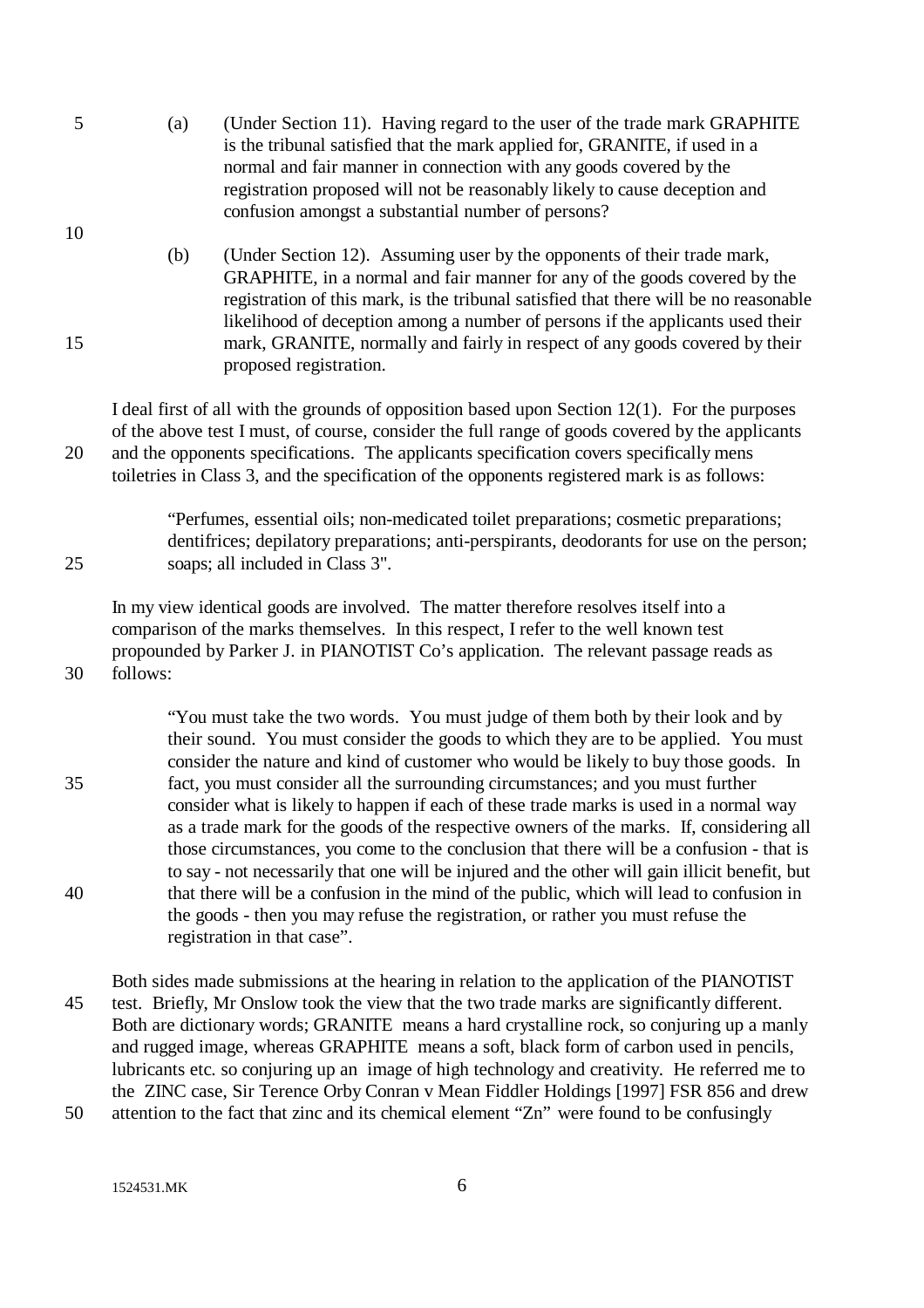- 5 similar by Walker, J, as the two marks conjure up the same idea despite the fact they are visually different, whereas in this case there are both visual and phonetic differences between the trade marks. Mr Onslow also claimed support for his view that the trade marks were not similar from the NEUTROGENA case [1996] RPC 473.
- 10 Mr Lewis submitted that the SMITH-HAYDEN test should apply and argued that the two marks do indeed both look similar and conjure up similar images. In his view there is a substantial overlap between the images conjured up by the two trade marks; both have manly, outdoor and sporting connotations . In addition, he said that the goods sold under the trade marks were not bought after an enormous amount of consideration, very often they would be 15 picked up as impulse purchases and this being so, it is likely that the two marks would be the
- subject of imperfect recollection. In that connection my attention was drawn to the WAGAMAMA case 1995 FSR 713.
- It is self evident that the two trade marks are indeed two separate dictionary words of the 20 English language. From a visual point of view it is also self evident that the only difference is in the middle of the two marks where the letter "N" in GRANITE is replaced with the letters "PH" (pronounced "F") in the mark GRAPHITE. Thus the beginning and ending of the respective trade marks are the same. It seems to me also that there is, as Mr Lewis submitted at the hearing, an overlap between the images arising from the dictionary meanings. I also 25 take account of the decision of Luxmoore L. J. In the Court of Appeal, in the ARISTOC v RYSTA case, 60 RPC 87 where he said:

"The answer to the question whether the sound of one word resembles too nearly the sound of another so as to bring the former within the limits of Section 12 of the Trade 30 Marks Act 1938, must nearly always depend on first impression, for obviously a person who is familiar with both words will neither be deceived nor confused. It is the person who only knows the one word, and has perhaps an imperfect recollection of it, who is likely to be deceived or confused. Little assistance, therefore, is to be obtained from a meticulous comparison of the two words, letter by letter and syllable by 35 syllable, pronounced with the clarity to be expected from a teacher of elocution. The Court must be careful to make allowance for imperfect recollection and the effect of careless pronunciation and speech on the part not only of the person seeking to buy under the trade description, but also of the shop assistant ministering to that persons wants".

40

In my view, taking account of all of the factors mentioned, I believe that the two trade marks are confusingly similar and thus if the applicants were to use their trade mark GRANITE normally and fairly in respect of the goods stated on their application I consider that there is the likelihood of deception amongst a substantial number of would-be purchasers as regards 45 the origin of the respective goods.

I next turn to consider the grounds of opposition based upon Section 11. The opponents have filed evidence claiming continuous use of the trade mark GRAPHITE since April 1991 for a range of mens toiletries which is unchallenged. There is no evidence of actual confusion

50 available to the tribunal but in view of my finding in relation to the grounds of opposition based upon Section 12(1), I consider that any use by the applicants of their trade mark

1524531.MK 7